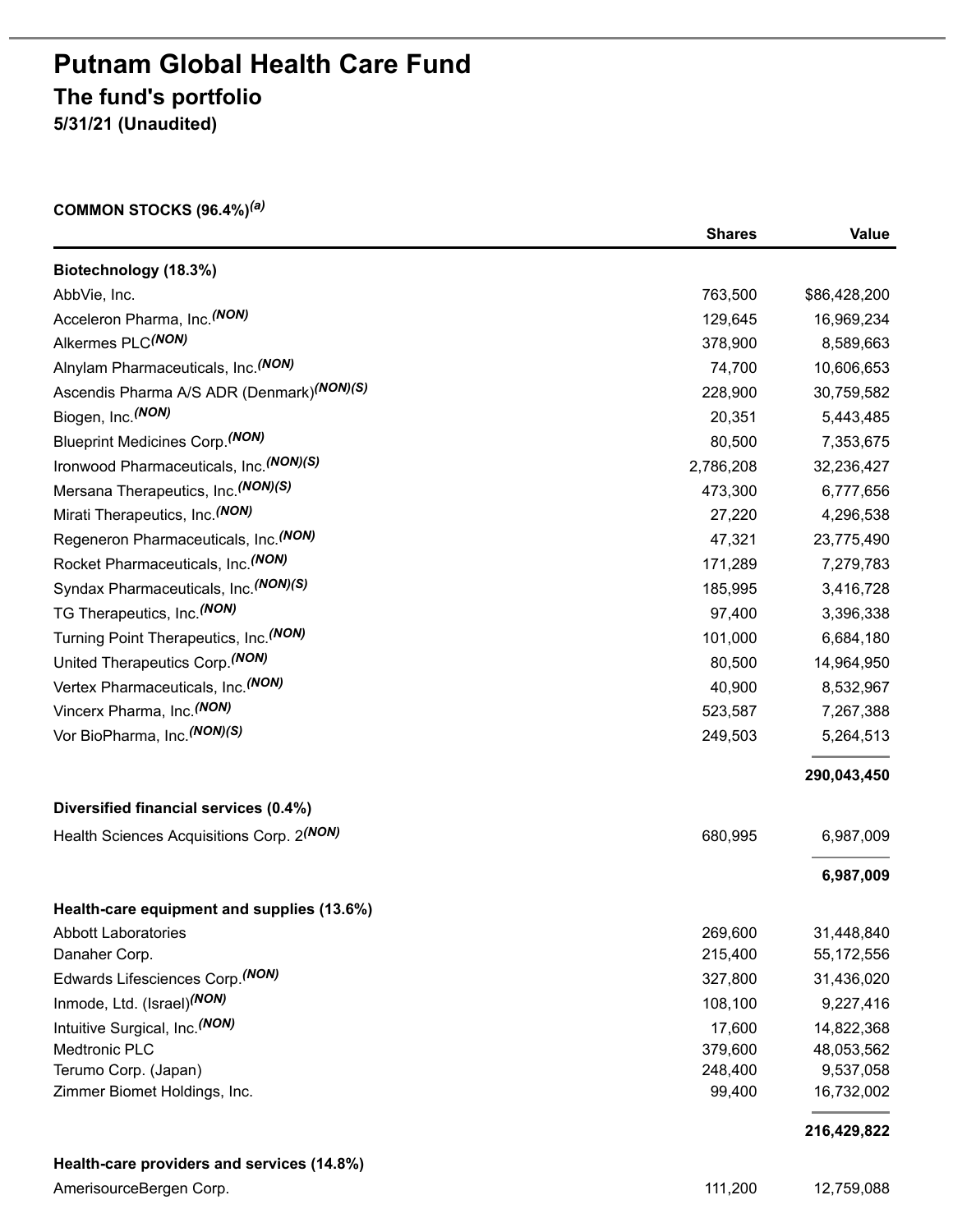| Total common stocks (cost \$1,034,478,218)                 |            | \$1,530,189,524 |
|------------------------------------------------------------|------------|-----------------|
|                                                            |            | 653,836,156     |
| Trulieve Cannabis Corp. (NON)(S)                           | 82,400     | 3,127,904       |
| TerrAscend Corp. (Canada) <sup>(NON)</sup>                 | 726,400    | 8,373,576       |
| Takeda Pharmaceutical Co., Ltd. (Japan)                    | 361,900    | 12,253,891      |
| Sanofi (France)                                            | 487,447    | 51,696,457      |
| Roche Holding AG (Switzerland)                             | 140,189    | 48,734,964      |
| Pfizer, Inc.                                               | 1,108,740  | 42,941,500      |
| Novo Nordisk A/S Class B (Denmark)                         | 198,176    | 15,641,027      |
| Novartis AG (Switzerland)                                  | 321,114    | 28,173,782      |
| Nektar Therapeutics <sup>(NON)</sup>                       | 346,100    | 6,254,027       |
| Merck KGaA (Germany)                                       | 80,992     | 14,572,875      |
| Merck & Co., Inc.                                          | 507,738    | 38,532,237      |
| Johnson & Johnson                                          | 514,674    | 87,108,575      |
| Innoviva, Inc. (NON)(S)                                    | 2,350,313  | 31,611,710      |
| Green Thumb Industries, Inc. (NON)                         | 123,300    | 3,658,311       |
| GlaxoSmithKline PLC (United Kingdom)                       | 1,132,686  | 21,607,365      |
| Eli Lilly and Co.                                          | 356,700    | 71,247,258      |
| Eisai Co., Ltd. (Japan)                                    | 57,400     | 3,845,306       |
| Daiichi Sankyo Co., Ltd. (Japan)                           | 718,800    | 16,557,236      |
| Columbia Care, Inc. (Canada) <sup>(NON)</sup>              | 925,200    | 5,597,460       |
| Chugai Pharmaceutical Co., Ltd. (Japan)                    | 158,600    | 6,061,846       |
| Bristol-Myers Squibb Co.                                   | 398,100    | 26, 163, 132    |
| AstraZeneca PLC (United Kingdom)                           | 778,606    | 88,904,996      |
| Astellas Pharma, Inc. (Japan)                              | 457,000    | 7,479,014       |
| Pharmaceuticals (41.2%)<br>4Front Ventures Corp. (NON) (S) | 10,386,669 | 13,691,707      |
|                                                            |            | 128, 181, 152   |
| Thermo Fisher Scientific, Inc.                             | 124,800    | 58,593,600      |
| Lonza Group AG (Switzerland)                               | 35,388     | 22,778,935      |
| ICON PLC (Ireland) (NON) (S)                               | 121,700    | 27,231,592      |
| Bio-Rad Laboratories, Inc. Class A(NON)                    | 32,500     | 19,577,025      |
| Life sciences tools and services (8.1%)                    |            |                 |
|                                                            |            | 234,711,935     |
| UnitedHealth Group, Inc.                                   | 278,900    | 114,884,488     |
| McKesson Corp.                                             | 116,500    | 22,413,435      |
| Laboratory Corp. of America Holdings <sup>(NON)</sup>      | 38,500     | 10,567,480      |
| Humana, Inc.                                               | 39,900     | 17,464,230      |
| Cigna Corp.                                                | 44,600     | 11,544,710      |
| Anthem, Inc.                                               | 113,200    | 45,078,504      |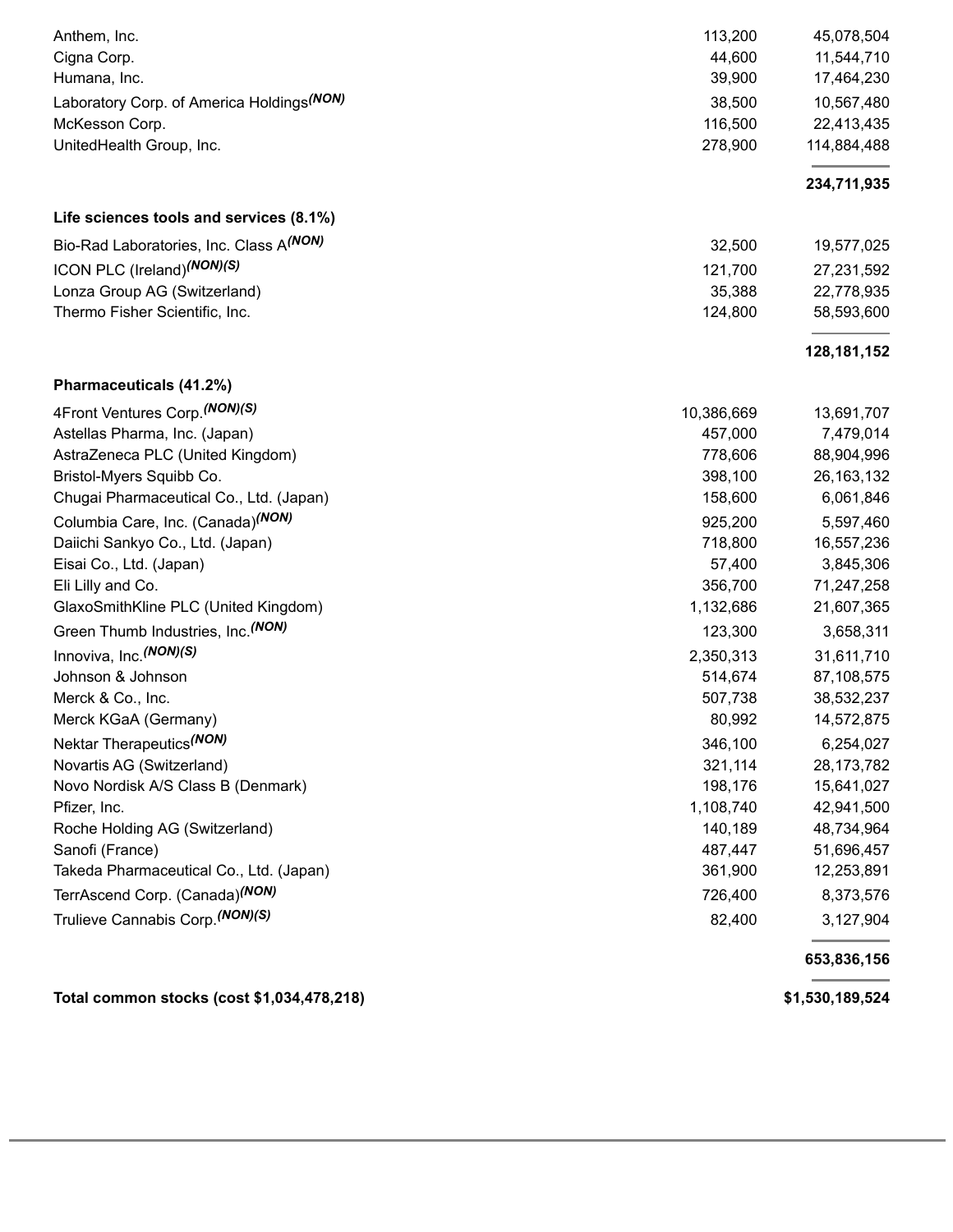| UNITS (1.4%) <sup>(a)</sup> |  |  |
|-----------------------------|--|--|
|-----------------------------|--|--|

|                                                         | Units | Value                 |
|---------------------------------------------------------|-------|-----------------------|
| Population Health Investment Co., Inc. <sup>(NON)</sup> |       | 453,939 \$4,621,099   |
| Sarissa Capital Acquisition Corp. (NON) (AFF)           |       | 1.721.671  17.320.010 |
| Total units (cost \$21,833,371)                         |       | \$21,941,109          |

### **U.S. TREASURY OBLIGATIONS (0.1%)** *(a)*

|                                                    | <b>Principal</b><br>amount | Value       |
|----------------------------------------------------|----------------------------|-------------|
| U.S. Treasury Notes                                |                            |             |
| $2.75\%$ , 11/15/23 <sup>(i)</sup>                 | \$106,000                  | \$112,723   |
| $2.00\%$ , 5/31/24 <sup>(i)</sup>                  | 772,000                    | 818,721     |
| $2.00\%$ , 11/30/22 <sup>(i)</sup>                 | 145,000                    | 150,548     |
| $2.00\%$ , $7/31/22^{(i)}$                         | 119,000                    | 122,432     |
| Total U.S. treasury obligations (cost \$1,204,424) |                            | \$1,204,424 |

#### **WARRANTS (—%)** *(a)(NON)*

|                                                                          | <b>Expiration</b><br>date | <b>Strike</b><br><b>Price</b> | Warrants | Value |
|--------------------------------------------------------------------------|---------------------------|-------------------------------|----------|-------|
| Palisade Bio, Inc. Ser. K, (acquired 4/20/17, cost \$-) <sup>(RES)</sup> | 1/9/22                    | \$946.40                      | 18.887   | $s-$  |
| Total warrants (cost \$-)                                                |                           |                               |          | - S   |

#### **SHORT-TERM INVESTMENTS (6.2%)** *(a)*

|                                              |               | <b>Principal</b><br>amount/<br>shares | <b>Value</b> |
|----------------------------------------------|---------------|---------------------------------------|--------------|
| Putnam Cash Collateral Pool, LLC 0.10% (AFF) | <b>Shares</b> | 61.872.040                            | \$61,872,040 |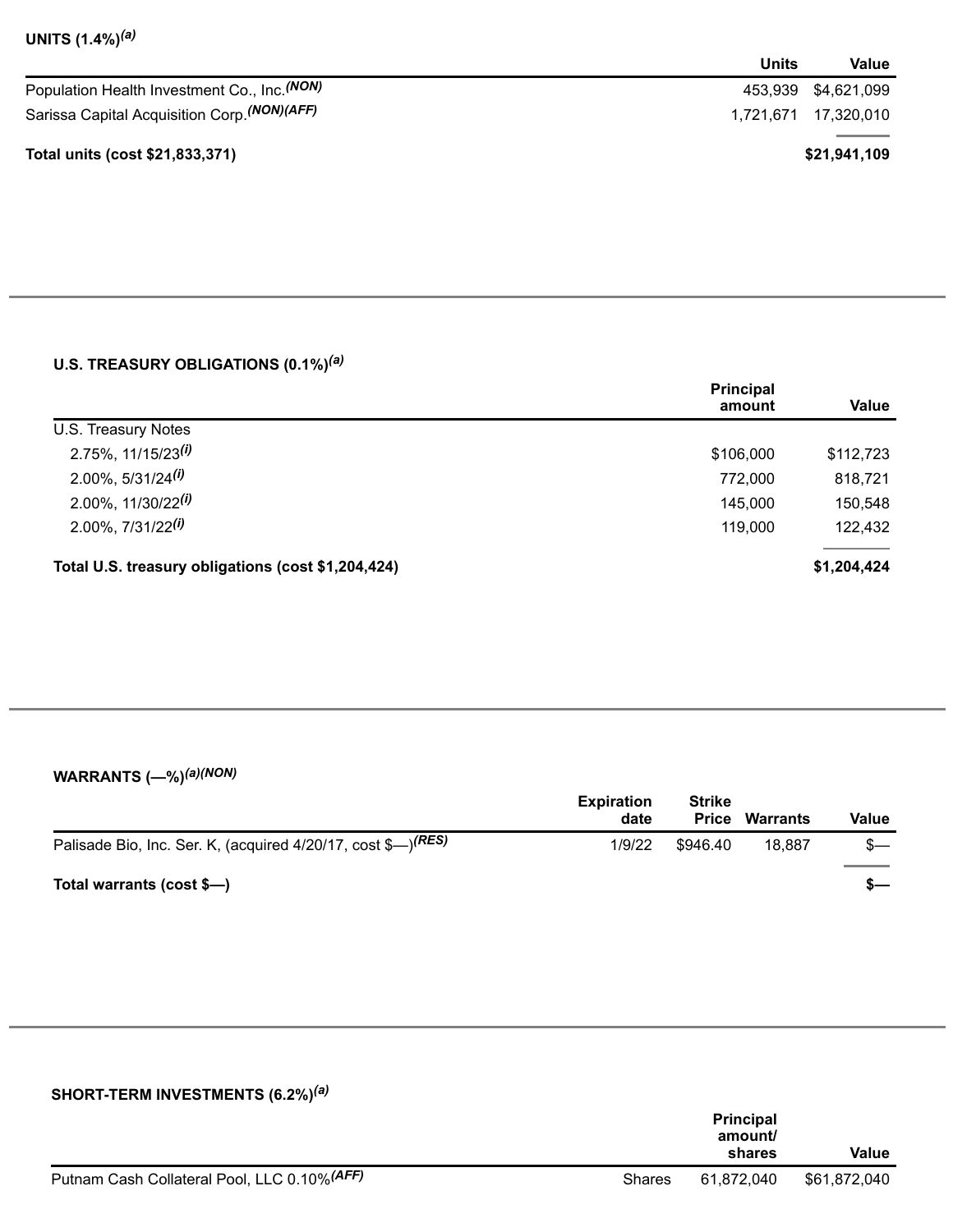| <b>Shares</b> | 29.475.868  | 29,475,868      |
|---------------|-------------|-----------------|
| <b>Shares</b> | 2.460.000   | 2,460,000       |
|               | \$1,100,000 | 1,100,000       |
|               | 2,500,000   | 2,500,000       |
|               | 400,000     | 399,983         |
|               |             | \$97,807,891    |
|               |             |                 |
|               |             | \$1,651,142,948 |
|               |             |                 |

## **FORWARD CURRENCY CONTRACTS at 5/31/21 (aggregate face value \$546,967,694) (Unaudited)**

| <b>Counterparty</b>                | Currency                                   | <b>Contract</b><br>type* | <b>Delivery</b><br>date | <b>Value</b> | <b>Aggregate face</b><br>value | <b>Unrealized</b><br>appreciation/<br>(depreciation) |
|------------------------------------|--------------------------------------------|--------------------------|-------------------------|--------------|--------------------------------|------------------------------------------------------|
| <b>Bank of America N.A.</b>        |                                            |                          |                         |              |                                |                                                      |
|                                    | <b>British Pound</b>                       | Sell                     | 6/16/21                 | \$6,852,270  | \$6,744,430                    | \$(107, 840)                                         |
|                                    | Danish Krone                               | Sell                     | 6/16/21                 | 14,782,756   | 14,554,647                     | (228, 109)                                           |
|                                    | Euro                                       | Buy                      | 6/16/21                 | 46,501,888   | 45,244,389                     | 1,257,499                                            |
|                                    | Japanese Yen                               | Sell                     | 8/18/21                 | 14,654,334   | 14,696,485                     | 42,151                                               |
|                                    | <b>Swiss Franc</b>                         | Buy                      | 6/16/21                 | 8,101,160    | 7,994,719                      | 106,441                                              |
|                                    | <b>Swiss Franc</b>                         | Sell                     | 6/16/21                 | 8,101,160    | 8,125,383                      | 24,223                                               |
| <b>Barclays Bank PLC</b>           |                                            |                          |                         |              |                                |                                                      |
|                                    | Euro                                       | Buy                      | 6/16/21                 | 3,612,409    | 3,515,413                      | 96,996                                               |
|                                    | Japanese Yen                               | Buy                      | 8/18/21                 | 3,204,210    | 3,213,561                      | (9,351)                                              |
| Citibank, N.A.                     |                                            |                          |                         |              |                                |                                                      |
|                                    | <b>British Pound</b>                       | Sell                     | 6/16/21                 | 8,080,197    | 7,956,322                      | (123, 875)                                           |
|                                    | Danish Krone                               | Buy                      | 6/16/21                 | 15,175,966   | 14,927,414                     | 248,552                                              |
|                                    | Euro                                       | Sell                     | 6/16/21                 | 5,066,888    | 4,930,794                      | (136,094)                                            |
| <b>Credit Suisse International</b> |                                            |                          |                         |              |                                |                                                      |
|                                    | <b>British Pound</b>                       | Sell                     | 6/16/21                 | 18,611,987   | 18,312,132                     | (299, 855)                                           |
|                                    | Japanese Yen                               | Buy                      | 8/18/21                 | 9,211,389    | 9,240,569                      | (29, 180)                                            |
|                                    | <b>Goldman Sachs International</b>         |                          |                         |              |                                |                                                      |
|                                    | <b>British Pound</b>                       | Buy                      | 6/16/21                 | 15, 144, 723 | 14,954,035                     | 190,688                                              |
|                                    | Euro                                       | Sell                     | 6/16/21                 | 13,093,009   | 12,888,991                     | (204, 018)                                           |
|                                    | Japanese Yen                               | Buy                      | 8/18/21                 | 37,226,220   | 37,344,523                     | (118, 303)                                           |
|                                    | <b>HSBC Bank USA, National Association</b> |                          |                         |              |                                |                                                      |
|                                    | <b>British Pound</b>                       | Buy                      | 6/16/21                 | 12,129,815   | 11,865,809                     | 264,006                                              |
|                                    | Canadian Dollar                            | Sell                     | 7/21/21                 | 7,080,891    | 6,963,647                      | (117, 244)                                           |
|                                    | Euro                                       | Sell                     | 6/16/21                 | 13,688,574   | 13,268,484                     | (420,090)                                            |
|                                    | <b>Swiss Franc</b>                         | Buy                      | 6/16/21                 | 30,288,284   | 28,505,243                     | 1,783,041                                            |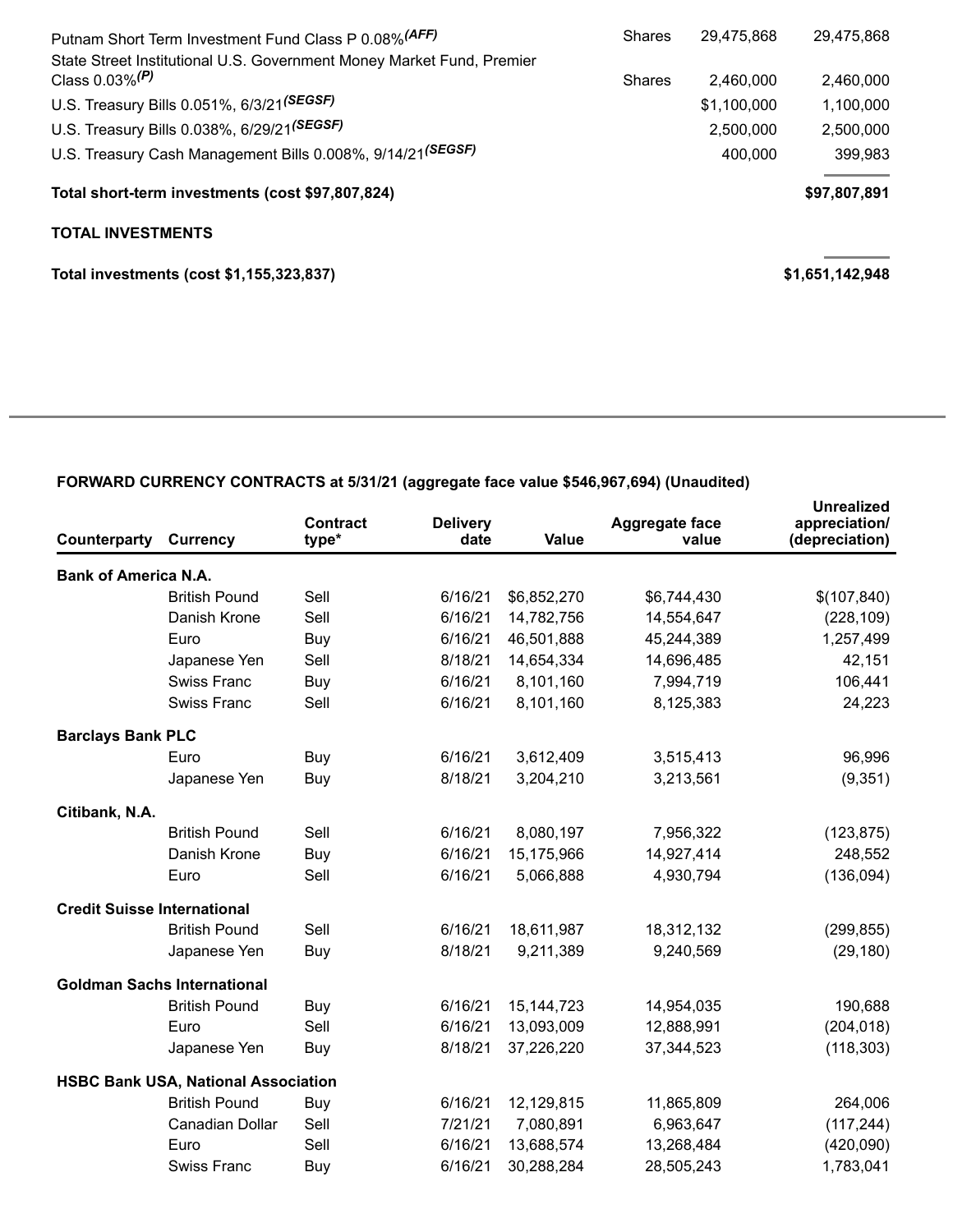| <b>Total</b>                     | The exchange currency for all contracts listed is the United States Dollar. |      |         |            |            | \$506,633   |
|----------------------------------|-----------------------------------------------------------------------------|------|---------|------------|------------|-------------|
| <b>Unrealized (depreciation)</b> |                                                                             |      |         |            |            | (4,981,488) |
| <b>Unrealized appreciation</b>   |                                                                             |      |         |            |            | 5,488,121   |
|                                  | Japanese Yen                                                                | Buy  | 8/18/21 | 1,653,655  | 1,658,746  | (5,091)     |
|                                  | Euro                                                                        | Buy  | 6/16/21 | 2,521,824  | 2,453,992  | 67,832      |
|                                  | <b>British Pound</b>                                                        | Sell | 6/16/21 | 38,519,954 | 37,943,396 | (576, 558)  |
| <b>WestPac Banking Corp.</b>     |                                                                             |      |         |            |            |             |
|                                  | <b>Swiss Franc</b>                                                          | Sell | 6/16/21 | 2,708,659  | 2,658,903  | (49, 756)   |
|                                  | <b>Swiss Franc</b>                                                          | Buy  | 6/16/21 | 2,708,659  | 2,716,722  | (8,063)     |
|                                  | Japanese Yen                                                                | Buy  | 8/18/21 | 8,922,501  | 8,951,570  | (29,069)    |
|                                  | Euro                                                                        | Sell | 6/16/21 | 2,809,517  | 2,470,526  | (338, 991)  |
| <b>UBS AG</b>                    |                                                                             |      |         |            |            |             |
|                                  | Euro                                                                        | Buy  | 6/16/21 | 4,273,414  | 4,158,761  | 114,653     |
| <b>Toronto-Dominion Bank</b>     |                                                                             |      |         |            |            |             |
|                                  | Japanese Yen                                                                | Buy  | 8/18/21 | 245,671    | 246,401    | (730)       |
|                                  | <b>Israeli Shekel</b>                                                       | Sell | 7/21/21 | 4,844,298  | 4,777,770  | (66, 528)   |
|                                  | Euro                                                                        | Buy  | 6/16/21 | 1,259,261  | 1,225,460  | 33,801      |
|                                  | Canadian Dollar                                                             | Sell | 7/21/21 | 6,003,580  | 5,763,106  | (240, 474)  |
|                                  | <b>State Street Bank and Trust Co.</b><br><b>British Pound</b>              | Sell | 6/16/21 | 19,159,674 | 18,825,271 | (334, 403)  |
|                                  | Euro                                                                        | Buy  | 6/16/21 | 15,990,593 | 15,558,047 | 432,546     |
|                                  | Australian Dollar                                                           | Buy  | 7/21/21 | 27,322,628 | 26,912,150 | 410,478     |
| <b>NatWest Markets PLC</b>       |                                                                             |      |         |            |            |             |
|                                  | Euro                                                                        | Sell | 6/16/21 | 30,077,067 | 29,206,653 | (870, 414)  |
|                                  | <b>British Pound</b>                                                        | Buy  | 6/16/21 | 16,462,155 | 16,195,648 | 266,507     |
|                                  | Morgan Stanley & Co. International PLC                                      |      |         |            |            |             |
|                                  | Swiss Franc                                                                 | Sell | 6/16/21 | 31,325,872 | 30,753,455 | (572, 417)  |
|                                  | <b>Swiss Franc</b>                                                          | Buy  | 6/16/21 | 31,325,872 | 31,420,907 | (95,035)    |
|                                  | Dollar                                                                      | Buy  | 7/21/21 | 3,085,893  | 2,988,479  | 97,414      |
|                                  | Japanese Yen<br>New Zealand                                                 | Sell | 8/18/21 | 14,783,448 | 14,834,741 | 51,293      |
|                                  | JPMorgan Chase Bank N.A.                                                    |      |         |            |            |             |

# *Key to holding's abbreviations*

ADR American Depository Receipts: represents ownership of foreign securities on deposit with a custodian bank

**Notes to the fund's portfolio**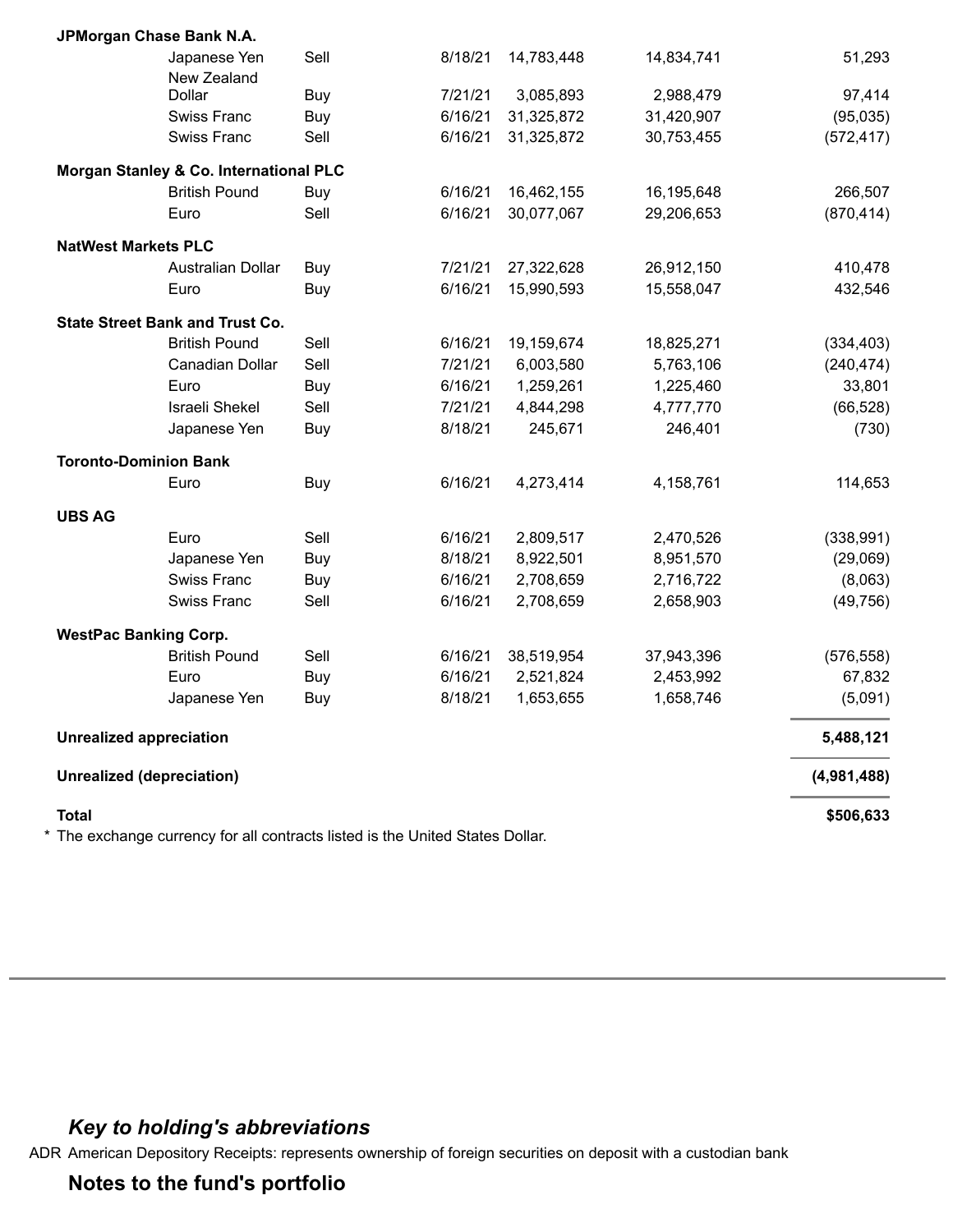Unless noted otherwise, the notes to the fund's portfolio are for the close of the fund's reporting period, which ran from September 1, 2020 through May 31, 2021 (the reporting period). Within the following notes to the portfolio, references to "Putnam Management" represent Putnam Investment Management, LLC, the fund's manager, an indirect wholly-owned subsidiary of Putnam Investments, LLC, references to "ASC 820" represent Accounting Standards Codification 820 *Fair Value Measurements and Disclosures* and references to "OTC", if any, represent over-the-counter.

- *(a)* Percentages indicated are based on net assets of \$1,586,729,506.
- *(NON)* This security is non-income-producing.
- *(RES)* This security is restricted with regard to public resale. The total fair value of this security and any other restricted securities (excluding 144A securities), if any, held at the close of the reporting period was \$0, or less than 0.1% of net assets.
- *(AFF)* Affiliated company. For investments in Putnam Cash Collateral Pool, LLC and Putnam Short Term Investment Fund, the rate quoted in the security description is the annualized 7-day yield of the fund at the close of the reporting period. Transactions during the period with any company which is under common ownership or control were as follows:

| Name of<br>affiliate                            | <b>Fair value</b><br>as of<br>8/31/20 | <b>Purchase</b><br>Cost                  | <b>Proceeds</b>                          | Sale Investment            | <b>Realized</b>      | Change in<br>appreciation<br>Income gain (loss) (depreciation) | <b>Shares</b><br>unrealized outstanding<br>5/31/21 | as of Fair value as<br>of 5/31/21 |
|-------------------------------------------------|---------------------------------------|------------------------------------------|------------------------------------------|----------------------------|----------------------|----------------------------------------------------------------|----------------------------------------------------|-----------------------------------|
| Short-term<br><b>investments</b>                |                                       |                                          |                                          |                            |                      |                                                                |                                                    |                                   |
| Putnam<br>Cash<br>Collateral<br>Pool, LLC*      |                                       |                                          | \$30,589,875 \$406,628,658 \$375,346,493 | \$45,562                   | s—                   | $S-$                                                           | 61,872,040                                         | \$61,872,040                      |
| Putnam<br>Short Term<br>Investment<br>Fund**    | 36,318,681                            | 280,278,493                              | 287,121,306                              | 35,600                     |                      |                                                                | 29,475,868                                         | 29,475,868                        |
| <b>Total Short-</b><br>term<br>investments      | 66,908,556                            | 686,907,151                              | 662,467,799                              | 81,162                     |                      |                                                                |                                                    | 91,347,908                        |
| Common<br>stocks***                             |                                       |                                          |                                          |                            |                      |                                                                |                                                    |                                   |
| <b>Health care</b>                              |                                       |                                          |                                          |                            |                      |                                                                |                                                    |                                   |
| 4Front<br>Ventures<br>Corp.#                    | 7,592,762                             | 9,065,844                                | 14,059,194                               | $\qquad \qquad \  \  \, -$ | 7,934,896            | 3,157,399                                                      | 10,386,669                                         |                                   |
| <b>Total</b><br>Common<br>stocks                | 7,592,762.00                          | 9,065,844                                | 14,059,194                               |                            | 7,934,896            | 3,157,399                                                      |                                                    |                                   |
| <b>Units</b>                                    |                                       |                                          |                                          |                            |                      |                                                                |                                                    |                                   |
| Sarissa<br>Capital<br>Acquisition<br>Corp.      |                                       | 17,293,981                               |                                          |                            |                      | 26,029                                                         | 1,721,671                                          | 17,320,010                        |
| <b>Vincerx</b><br>Pharma,<br>$Inc. \ddagger$ ## | 4,757,708                             | 740,743                                  | 3,161,716                                |                            | 201,503              | 2,123,745                                                      | 523,587                                            |                                   |
| <b>Total Units</b>                              | 4,757,708                             | 18,034,724                               | 3,161,716                                |                            |                      | 2,149,774                                                      |                                                    | 17,320,010                        |
| <b>Totals</b>                                   |                                       | \$79,259,026 \$714,007,719 \$679,688,709 |                                          |                            | \$81,162 \$8,136,399 | \$5,307,173                                                    |                                                    | \$108,667,918                     |

\* The fund may lend securities, through its agent, to qualified borrowers in order to earn additional income. The loans are collateralized by cash in an amount at least equal to the fair value of the securities loaned. The fair value of securities loaned is determined daily and any additional required collateral is allocated to the fund on the next business day. The remaining maturities of the securities lending transactions are considered overnight and continuous. The risk of borrower default will be borne by the fund's agent; the fund will bear the risk of loss with respect to the investment of the cash collateral. The fund receives cash collateral, which is invested in Putnam Cash Collateral Pool, LLC, a limited liability company managed by an affiliate of Putnam Management. Investments in Putnam Cash Collateral Pool, LLC are valued at its closing net asset value each business day. There are no management fees charged to Putnam Cash Collateral Pool, LLC and there were no realized or unrealized gains or losses during the period.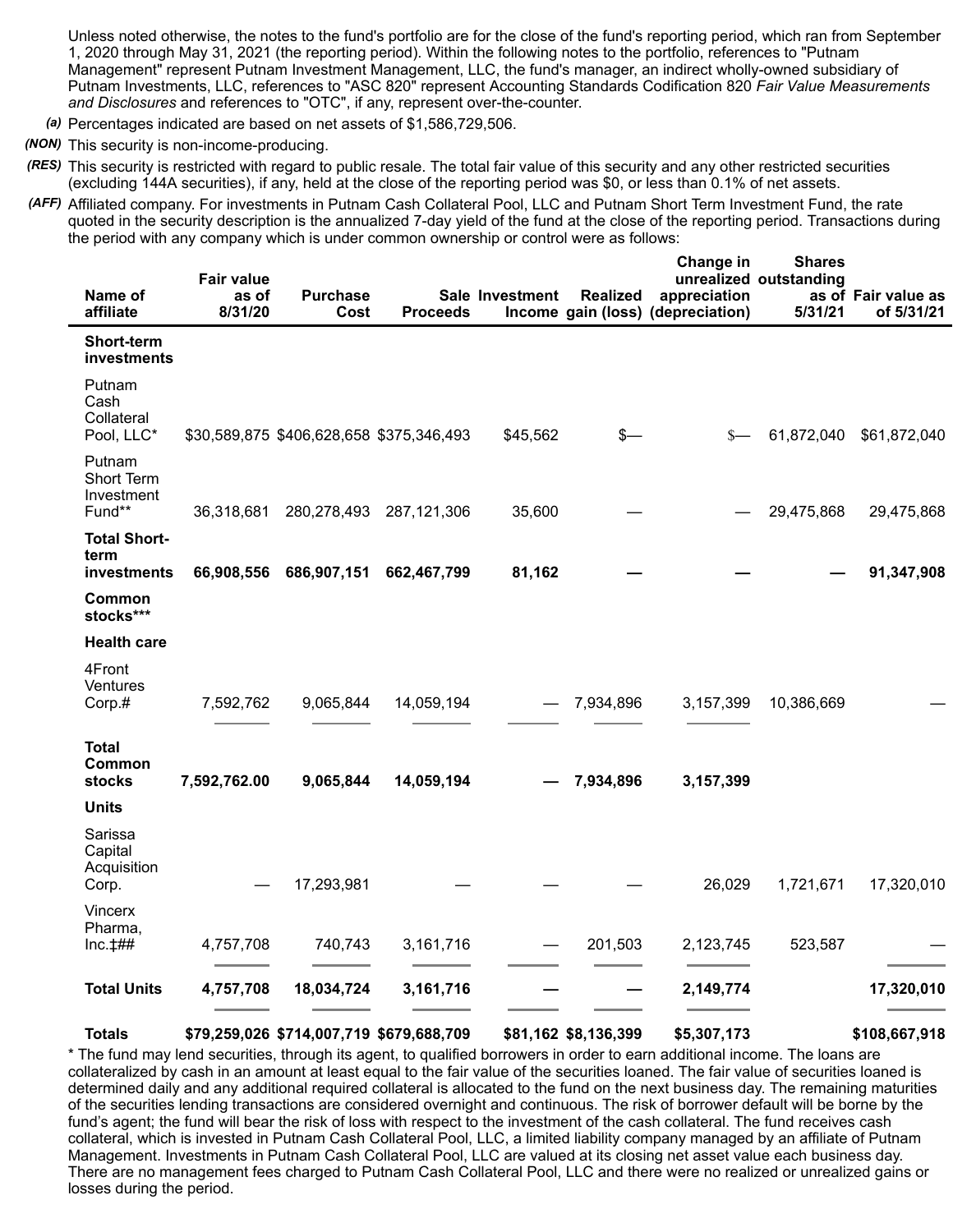# At the close of the reporting period, the fund received cash collateral of \$61,872,040 for securities loaned. The rate quoted in the security description is the annualized 7-day yield at the close of the reporting period. At the close of the reporting period, the value of securities loaned amounted to \$59,899,785.

\*\* Management fees charged to Putnam Short Term Investment Fund have been waived by Putnam Management. There were no realized or unrealized gains or losses during the period.

\*\*\* Common stock classifications are presented at the sector level, which may differ from the fund's portfolio presentation.

‡ Previously Lifesci Acquisition Corp.

## Security was not in affiliation as of the end of the reporting period.

- *(SEGSF)* This security, in part or in entirety, was pledged and segregated with the custodian for collateral on certain derivative contracts at the close of the reporting period. Collateral at period end totaled \$2,644,000.
	- *(i)* This security was pledged, or purchased with cash that was pledged, to the fund for collateral on certain derivative contracts.
	- *(P)* This security was pledged, or purchased with cash that was pledged, to the fund for collateral on certain derivative contracts. The rate quoted in the security description is the annualized 7-day yield of the fund at the close of the reporting period.
	- *(S)* This security is on loan, in part or in entirety, at the close of the reporting period.

At the close of the reporting period, the fund maintained liquid assets totaling \$3,105,037 to cover certain derivative contracts. Unless otherwise noted, the rates quoted in Short-term investments security descriptions represent the weighted average yield to maturity.

#### **DIVERSIFICATION BY COUNTRY ⌂**

Distribution of investments by country of risk at the close of the reporting period, excluding collateral received, if any (as a percentage of Portfolio Value):

| Total                | 100.0% |
|----------------------|--------|
| Israel               | 0.6    |
| Canada               | 0.9    |
| Germany              | 0.9    |
| Ireland              | 1.7    |
| Denmark              | 2.9    |
| France               | 3.3    |
| Japan                | 3.5    |
| Switzerland          | 6.3    |
| United<br>Kingdom    | 7.0    |
| <b>United States</b> | 72.9%  |

 $\textdegree$  Methodology differs from that used for purposes of complying with the fund's policy regarding investments in securities of foreign issuers, as discussed further in the fund's prospectus.

**Security valuation:** Portfolio securities and other investments are valued using policies and procedures adopted by the Board of Trustees. The Trustees have formed a Pricing Committee to oversee the implementation of these procedures and have delegated responsibility for valuing the fund's assets in accordance with these procedures to Putnam Management. Putnam Management has established an internal Valuation Committee that is responsible for making fair value determinations, evaluating the effectiveness of the pricing policies of the fund and reporting to the Pricing Committee.

Investments for which market quotations are readily available are valued at the last reported sales price on their principal exchange, or official closing price for certain markets, and are classified as Level 1 securities under ASC 820. If no sales are reported, as in the case of some securities that are traded OTC, a security is valued at its last reported bid price and is generally categorized as a Level 2 security.

Investments in open-end investment companies (excluding exchange-traded funds), if any, which can be classified as Level 1 or Level 2 securities, are valued based on their net asset value. The net asset value of such investment companies equals the total value of their assets less their liabilities and divided by the number of their outstanding shares.

Many securities markets and exchanges outside the U.S. close prior to the scheduled close of the New York Stock Exchange and therefore the closing prices for securities in such markets or on such exchanges may not fully reflect events that occur after such close but before the scheduled close of the New York Stock Exchange. Accordingly, on certain days, the fund will fair value certain foreign equity securities taking into account multiple factors including movements in the U.S. securities markets, currency valuations and comparisons to the valuation of American Depository Receipts, exchange-traded funds and futures contracts. The foreign equity securities, which would generally be classified as Level 1 securities, will be transferred to Level 2 of the fair value hierarchy when they are valued at fair value. The number of days on which fair value prices will be used will depend on market activity and it is possible that fair value prices will be used by the fund to a significant extent. Securities quoted in foreign currencies, if any, are translated into U.S. dollars at the current exchange rate. Short-term securities with remaining maturities of 60 days or less are valued using an independent pricing service approved by the Trustees, and are classified as Level 2 securities.

To the extent a pricing service or dealer is unable to value a security or provides a valuation that Putnam Management does not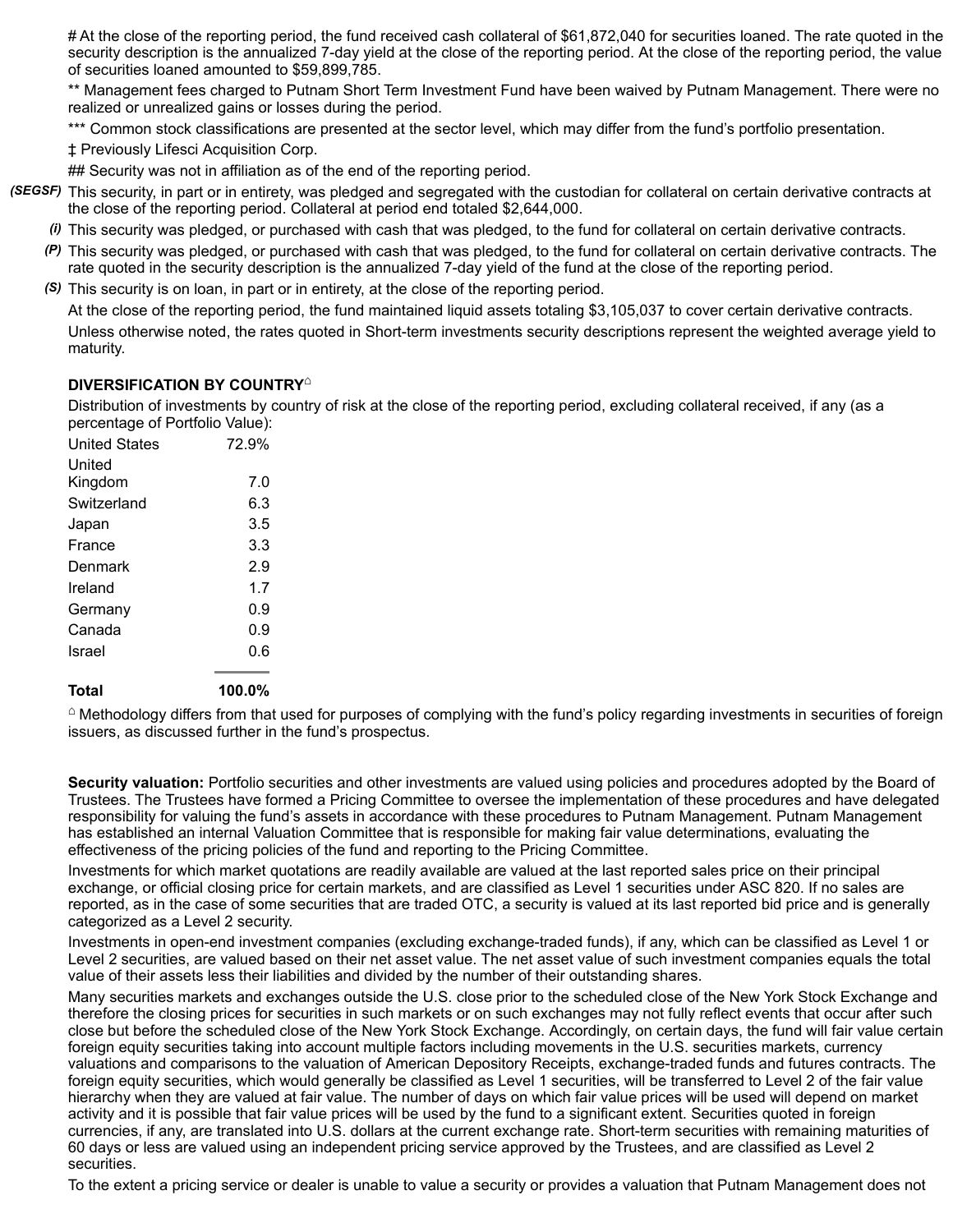believe accurately reflects the security's fair value, the security will be valued at fair value by Putnam Management in accordance with policies and procedures approved by the Trustees. Certain investments, including certain restricted and illiquid securities and derivatives, are also valued at fair value following procedures approved by the Trustees. These valuations consider such factors as significant market or specific security events such as interest rate or credit quality changes, various relationships with other securities, discount rates, U.S. Treasury, U.S. swap and credit yields, index levels, convexity exposures, recovery rates, sales and other multiples and resale restrictions. These securities are classified as Level 2 or as Level 3 depending on the priority of the significant inputs.

To assess the continuing appropriateness of fair valuations, the Valuation Committee reviews and affirms the reasonableness of such valuations on a regular basis after considering all relevant information that is reasonably available. Such valuations and procedures are reviewed periodically by the Trustees. The fair value of securities is generally determined as the amount that the fund could reasonably expect to realize from an orderly disposition of such securities over a reasonable period of time. By its nature, a fair value price is a good faith estimate of the value of a security in a current sale and does not reflect an actual market price, which may be different by a material amount.

**Forward currency contracts:** The fund buys and sells forward currency contracts, which are agreements between two parties to buy and sell currencies at a set price on a future date. These contracts were used to hedge foreign exchange risk.

The U.S. dollar value of forward currency contracts is determined using current forward currency exchange rates supplied by a quotation service. The fair value of the contract will fluctuate with changes in currency exchange rates. The contract is marked to market daily and the change in fair value is recorded as an unrealized gain or loss. The fund records a realized gain or loss equal to the difference between the value of the contract at the time it was opened and the value at the time it was closed when the contract matures or by delivery of the currency. The fund could be exposed to risk if the value of the currency changes unfavorably, if the counterparties to the contracts are unable to meet the terms of their contracts or if the fund is unable to enter into a closing position.

For the fund's average contract amount on forward currency contracts, see the appropriate table at the end of these footnotes.

**Master agreements:** The fund is a party to ISDA (International Swaps and Derivatives Association, Inc.) Master Agreements (Master Agreements) with certain counterparties that govern OTC derivative and foreign exchange contracts entered into from time to time. The Master Agreements may contain provisions regarding, among other things, the parties' general obligations, representations, agreements, collateral requirements, events of default and early termination. With respect to certain counterparties, in accordance with the terms of the Master Agreements, collateral posted to the fund is held in a segregated account by the fund's custodian and, with respect to those amounts which can be sold or repledged, is presented in the fund's portfolio.

Collateral pledged by the fund is segregated by the fund's custodian and identified in the fund's portfolio. Collateral can be in the form of cash or debt securities issued by the U.S. Government or related agencies or other securities as agreed to by the fund and the applicable counterparty. Collateral requirements are determined based on the fund's net position with each counterparty.

Termination events applicable to the fund may occur upon a decline in the fund's net assets below a specified threshold over a certain period of time. Termination events applicable to counterparties may occur upon a decline in the counterparty's long-term and short-term credit ratings below a specified level. In each case, upon occurrence, the other party may elect to terminate early and cause settlement of all derivative and foreign exchange contracts outstanding, including the payment of any losses and costs resulting from such early termination, as reasonably determined by the terminating party. Any decision by one or more of the fund's counterparties to elect early termination could impact the fund's future derivative activity.

At the close of the reporting period, the fund had a net liability position of \$3,142,767 on open derivative contracts subject to the Master Agreements. Collateral posted by the fund at period end for these agreements totaled \$2,644,000 and may include amounts related to unsettled agreements.

ASC 820 establishes a three-level hierarchy for disclosure of fair value measurements. The valuation hierarchy is based upon the transparency of inputs to the valuation of the fund's investments. The three levels are defined as follows:

**Level 1:** Valuations based on quoted prices for identical securities in active markets.

**Level 2:** Valuations based on quoted prices in markets that are not active or for which all significant inputs are observable, either directly or indirectly.

**Level 3:** Valuations based on inputs that are unobservable and significant to the fair value measurement.

The following is a summary of the inputs used to value the fund's net assets as of the close of the reporting period:

|                            | <b>Valuation inputs</b> |         |         |
|----------------------------|-------------------------|---------|---------|
| Investments in securities: | Level 1                 | Level 2 | Level 3 |
| Common stocks*:            |                         |         |         |
| <b>Financials</b>          | \$6,987,009             |         |         |